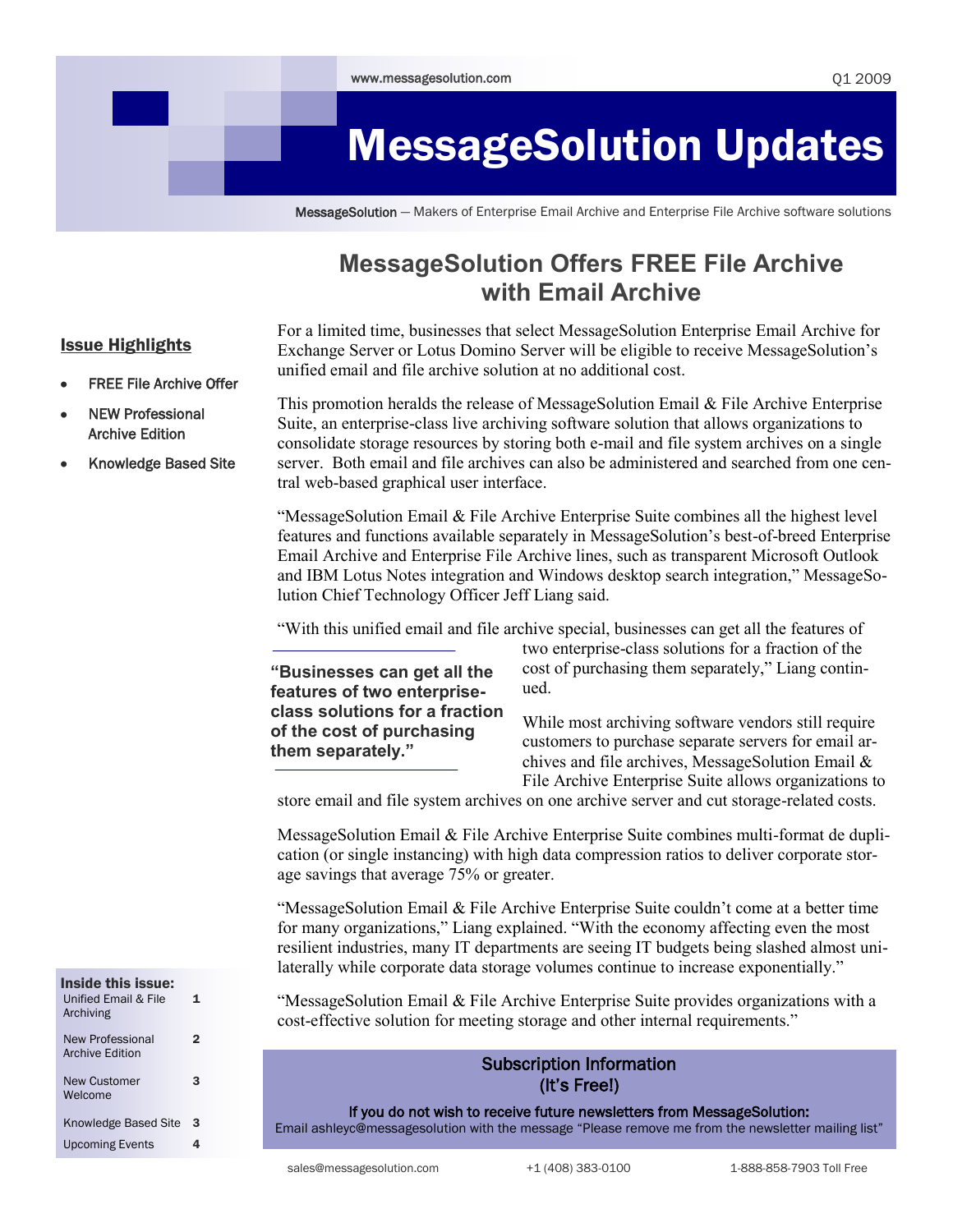## MessageSolution Releases

## **MessageSolution Enterprise Email Archive Professional Edition**

MessageSolution has released a new version of the award-winning MessageSolution Enterprise Email Archive product family, called MessageSolution Enterprise Email Archive Professional Edition.

MessageSolution Enterprise Email Archive Professional Edition is a featurerich on-site archiving solution for Microsoft Exchange Server and IBM Lotus Domino Server.

"We designed MessageSolution Enterprise Email Archive Professional Edition for a specific sub-set of today"s organizations: those who require our comprehensive archiving support, plus the convenience of email client integration and archive access for traveling users," said MessageSolution CTO Jeff Liang.

The Professional Edition provides all the features and functions of MessageSolution Enterprise Email Archive Compliance Express edition, such as policy-based archiving, web-based search, in-process de duplication and high-volume compression.

The Professional Edition also delivers advanced audit and litigation support functionality.

MessageSolution"s most comprehensive product release is MessageSolution Enterprise Email Archive Enterprise Suite Edition, which provides web-based search and administration, email client integration, Outlook Web Access or Domino Web Access integration, and mobile archive access for traveling users and Blackberry users.

The most expedient release is MessageSolution Enterprise Email Archive Compliance Express edition, which provides archive access from a web-based console.

The Professional Edition fills the gap between these two previous releases.

Professional Edition is the choice for organizations that require email client integration and offline archive access, but don"t have a significant number of employees using Outlook Web Access, Domino Web Access, or Blackberry.

"There has already been a very positive reaction from organizations who have seen the Professional Edition," said VP of Marketing and Sales Josh Liang.

"With three product versions, MessageSolution can give organizations more options to select a version that gives them exactly the features they need without paying for features they"ll never use."

As always with MessageSolution products, it is possible to "mix and match' to achieve optimal support at minimal cost. Learn more about MessageSolution"s email archive products in the chart below.

Find the full chart at **www.messagesolution.com/version\_chart.htm**

| <b>Features &amp; Functions</b>     | <b>Enterprise</b><br><b>Suite</b> | <b>Professional</b><br><b>Edition</b> | <b>Compliance</b><br><b>Express</b> |
|-------------------------------------|-----------------------------------|---------------------------------------|-------------------------------------|
| Policy-based archiving              |                                   |                                       |                                     |
| Web-based search                    | ✓                                 | ✓                                     |                                     |
| Audit & litigation support features | ✓                                 | ✓                                     | ✓                                   |
| De duplication, single instancing   |                                   |                                       |                                     |
| Logs & reports                      | ✓                                 | ✓                                     | ✓                                   |
| <b>PST File Migration Tool</b>      | ✓                                 | ✓                                     | ✓                                   |
| Real-time archiving / journaling    |                                   | ✓                                     |                                     |
| Built-in search engine & database   | ✓                                 | ✓                                     |                                     |
| In-process compression              | ✓                                 | ✓                                     |                                     |
| <b>Archive Integration</b>          | <b>Suite</b>                      | <b>Professional</b>                   | <b>Express</b>                      |
| Lotus Notes                         | ✓                                 | ✓                                     |                                     |
| <b>Outlook</b>                      | $\checkmark$                      | ✓                                     |                                     |
| OWA or DWA                          | ✓                                 |                                       |                                     |
| Offline archive access              |                                   | ✓                                     |                                     |
| <b>Blackberry archive access</b>    |                                   |                                       |                                     |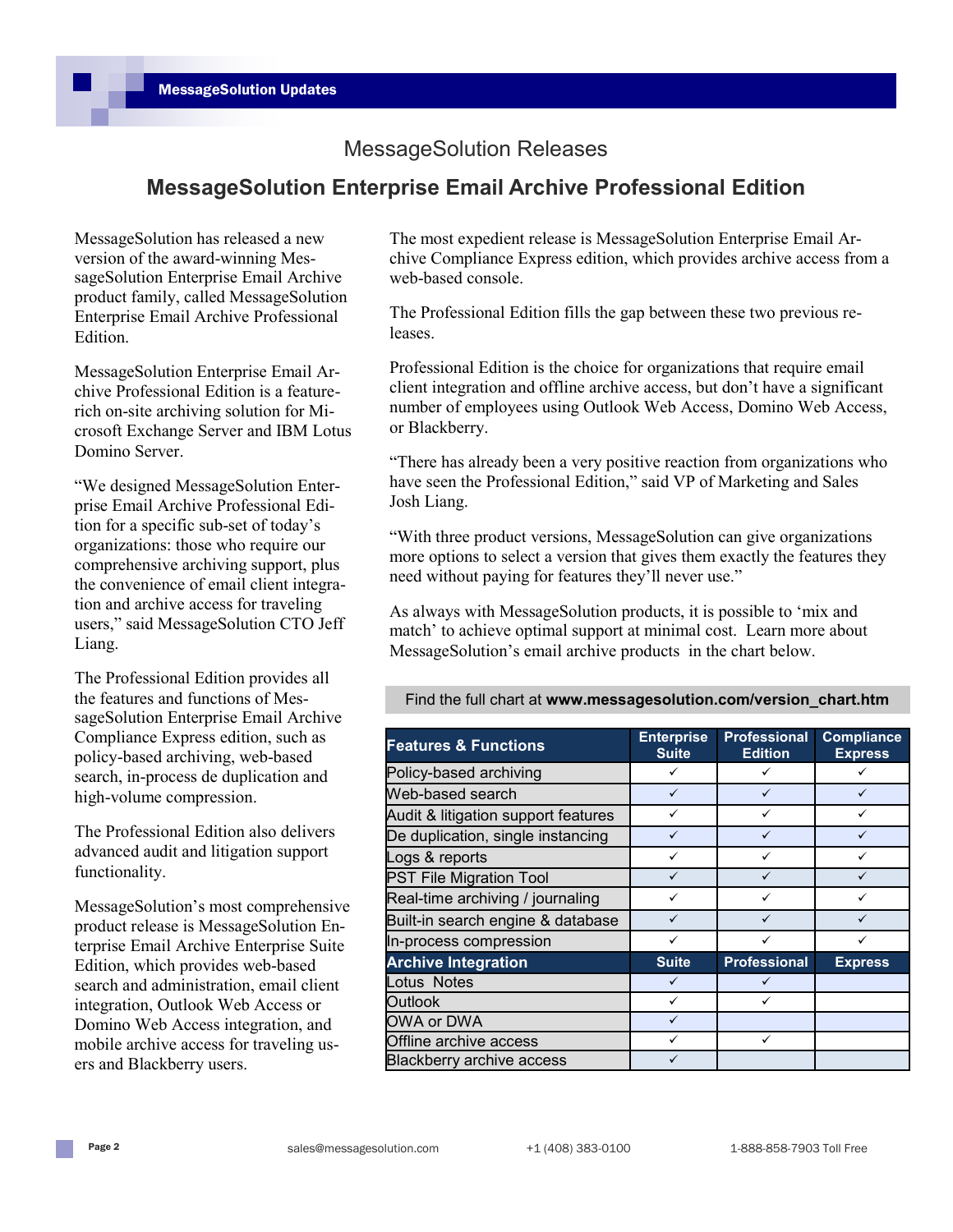# Welcome, New Customers!

MessageSolution would like to welcome a few of our newest customers:

Benelogic, LLC — Maryland Dixon Jones Limited — United Kingdom Lalive Avocats — Switzerland Marshall Tittemore Architects — Canada Massman Construction — Missouri U.S. Department of Energy — Maryland

As a member of the Partners Network, your organization is eligible to **receive 10% of the purchasing price** for any organization you refer to MessageSolution that purchases MessageSolution products.



For more information on our referral program, please contact your MessageSolution Account Manager or call +1 408 383-0100.

Welcome to the **MessageSolution Partners Network**!

# **Customer Service News:**  MessageSolution Expands Knowledge Based Site

A new, customer-service oriented section of www.MessageSolution.com will be available to customers and partners on April 1, 2009. But this is no practical joke.

**Legal** nance, and licensing support. The Knowledge Based Site contains a variety of materials to assist organizations with pre-implementation planning, installation, post-implementation mainte-

The new Knowledge Based section will be conveniently accessible from a link on the home page of www.MessageSolution.com.

Until now, MessageSolution customers and partners have been able to obtain similar documentation from a less accessible site.



**with MessageSolution!**

The Knowledge Based section contains system and hardware requirements, answers to Frequently Asked Questions, 'How To' articles, and troubleshooting tips.

As MessageSolution supports a variety of corporate email servers, there is also a section of the site devoted to the challenges presented by each specific email server environment.

Here's a preview of the useful information you'll be able to find:

- How to speed up your installation process  $\bullet$
- How to create multiple administrator accounts  $\bullet$
- How to add/remove users from the directory
- How to check the archiving processes" progress  $\bullet$
- How to backup the archive

Learn to deftly overcome scenarios like these:

- Users are not being retrieved from Authentication Servers
- Users cannot find archived newsletters
- Page Not Found Error
- Java Heap Space is out of memory

Be sure to visit www.MessageSolution.com on April 1st and find the 'Customer Support Center' Become an archiving pro **Become and archiving pro Become and archiving pro Become and archiving pro** *Become and intervalse of the page.* 

sales@messagesolution.com  $+1 (408) 383-0100$  1-888-858-7903 Toll Free Page 3